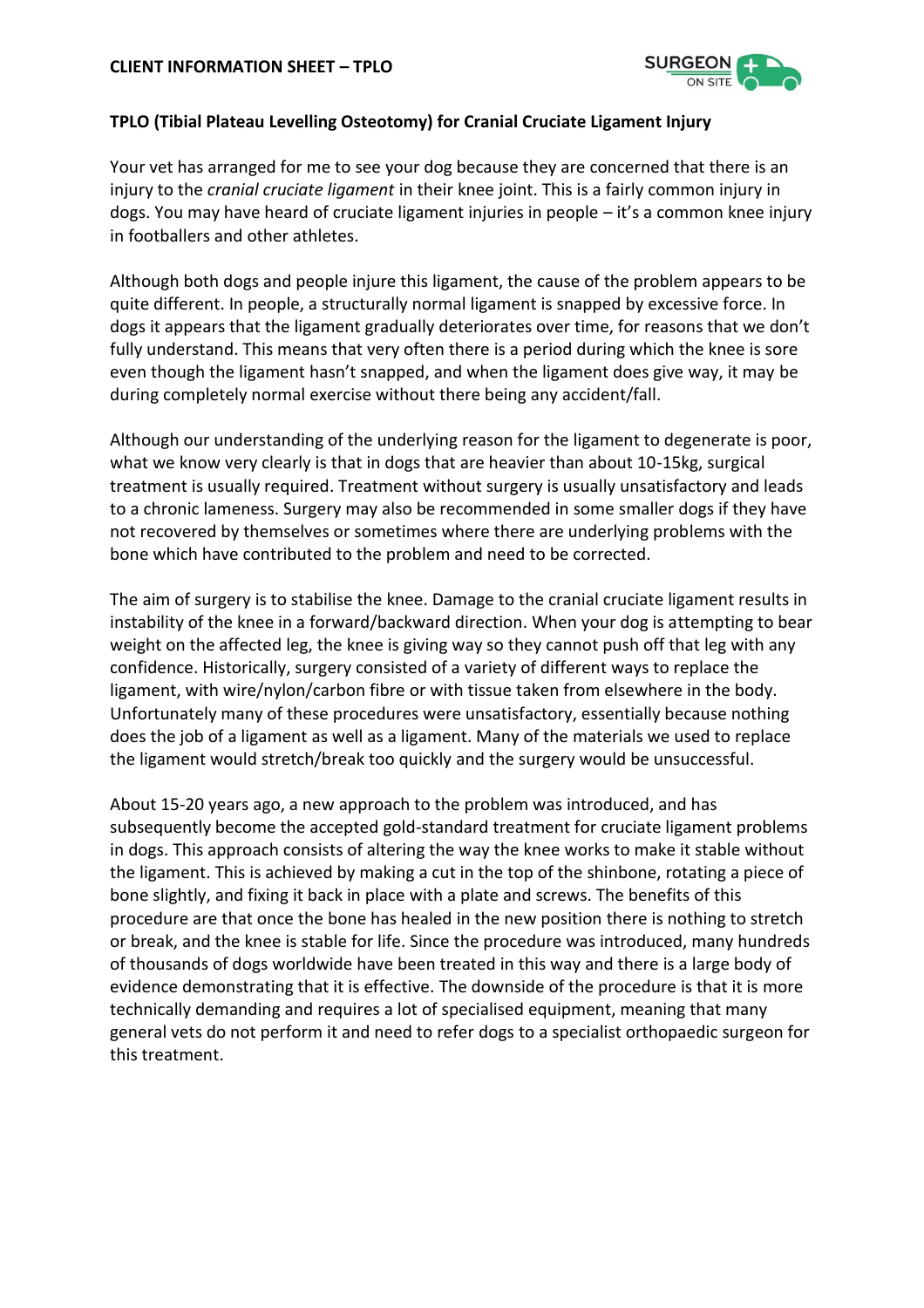

## **The Operation**

Your practice will make arrangements with you to drop your pet off on the day of the surgery. Please don't give breakfast on the morning of the procedure. If they are receiving pain relief, they can have their pain relief the night before the operation, but if you normally give it in the morning then please don't give it on the day. Please let the nurse/vet admitting your dog know when they last had pain relief, and also if you will need a further supply of any medication. I will probably not meet you in person on the day of the procedure, but I will speak to you by phone if possible. If you have any questions based on the information in this sheet then please feel free to ask me then. When I arrive at the practice I will examine your dog and confirm the diagnosis and plan for surgery. If for any reason we need to alter the plan I will contact you to discuss it.

Your dog will be mildly sedated to minimise stress, and then anaesthetised. We may need some further x-rays prior to surgery to make measurements. Your dog's leg will be prepared for surgery. The leg will be shaved from hip to toe to give us a large clean zone to minimise the risk of infection.

The first part of the operation is to open the knee joint and remove the damaged remnants of the ligament. We also need to check structures called the menisci ("cartilages") which can also be damaged/torn. If the menisci are damaged then the damaged parts will be removed.

Once the joint has been inspected the procedure to cut the bone, rotate the piece and reattach it with plate and screws will be performed. Then the incision will be closed with stitches and/or staples. The leg will not be bandaged, unless there is a concern about swelling.

The whole procedure usually takes about 60-75 minutes. X-rays will be taken after the procedure to ensure that everything is in a good position. Your dog will probably be anaesthetised for about 2 hours in total because of the preparation beforehand and for the x-rays and cleaning/dressing afterwards. I will call you with an update at the end of the operation.

In most cases your dog will be discharged from the practice the evening of the procedure. You will receive a printed discharge note from me which will give details of the procedure, medication and instructions for exercise. Your dog will receive an injection of painkiller immediately before going home and you will also generally have some further pain relief to give at bedtime. Nonetheless, on the night after a major operation like this you may find your pet is restless or agitated. You should make sure that you know how to contact your practice's out-of-hours service and also where you would need to go if your dog needed to be checked over, bearing in mind that this may not be at your usual practice premises.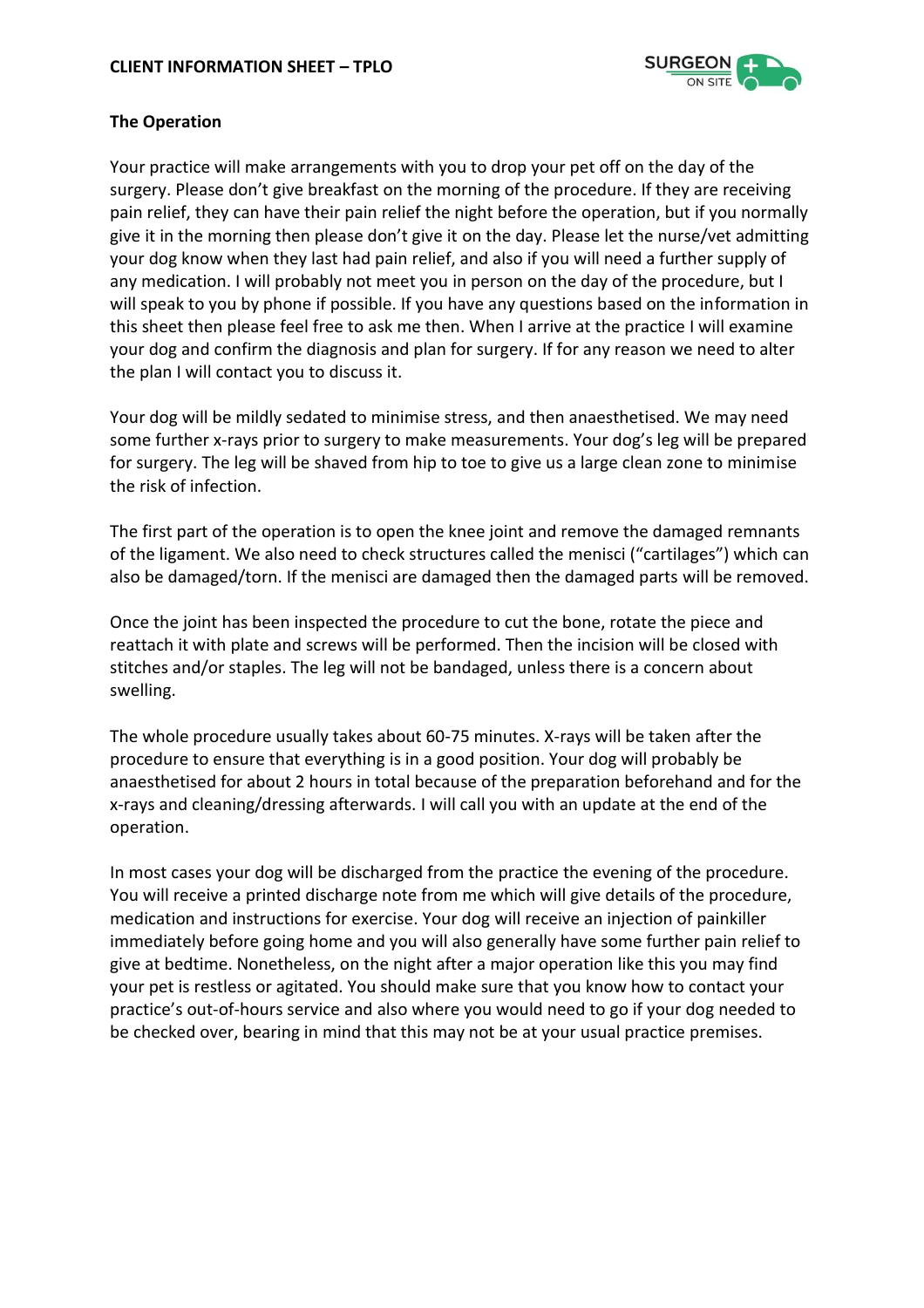

#### **EXERCISE & RECOVERY**

Before surgery, please obtain a crate or cage for your dog to be confined to. This should be about twice the size they need to lie down comfortably. It is sensible to familiarise your dog with the crate before surgery and you can help them feel settled inside by adding some of your worn clothing so the crate contains familiar smells. It is also beneficial to wash and clean all of their bedding that they will use so that this provides a cleaner environment for recovery after surgery.

Your dog will be strictly rested for the first 6 weeks after surgery, and it is very important that you enforce this at all times. They should be restricted within the cage when you are not with them or actively in control of them, and they should be kept on a short lead at all times when they are out of the cage. It is very important that they are not allowed to jump up on the furniture, play with other dogs, run around off the lead or go up any stairs.

A sling/towel under the abdomen can be used to aid mobility in the first few days after surgery, if required. This is more important for larger dogs or those who have problems with both back legs.

For the first 4 weeks after surgery your pet should only go out on a short lead for toileting to the garden 3-4 times per day for no more than 5-10 minutes. During weeks 5 & 6 after surgery they can start light exercise again and can be taken for two 10 minute walks a day always on a short lead. You should walk slowly to encourage them to use the leg as much as possible. Allowing too much exercise too soon during recovery is one of the most common causes of problems with the recovery from this surgery.

Physiotherapy is an excellent way to get the best possible recovery after orthopaedic surgery. We will provide some initial physiotherapy guidance after surgery, and your vet will be able to advise further on this, but I would also thoroughly recommend seeing a veterinary physiotherapist to help with rehabilitation.

It is important that your pet is not allowed to lick or interfere with their surgical wound until it has healed – please use a buster collar to prevent this if required. Licking, or handling, of the surgical area before the surgery wound is healed is the most likely way of introducing post-operative infection.

Your vet will arrange for your pet to have follow-up x-rays taken to assess healing of the surgery – this is normally performed about 6 weeks after the original procedure. We will assess these x-rays and provide further instructions at this time. In most instances, we hope for pets to be able to end crate restriction in the house after this time, although still being prevented from jumping/climbing/etc., and to be able to have their lead exercise gradually increased with the aim of being back at normal levels of lead exercise by 12 weeks after surgery.